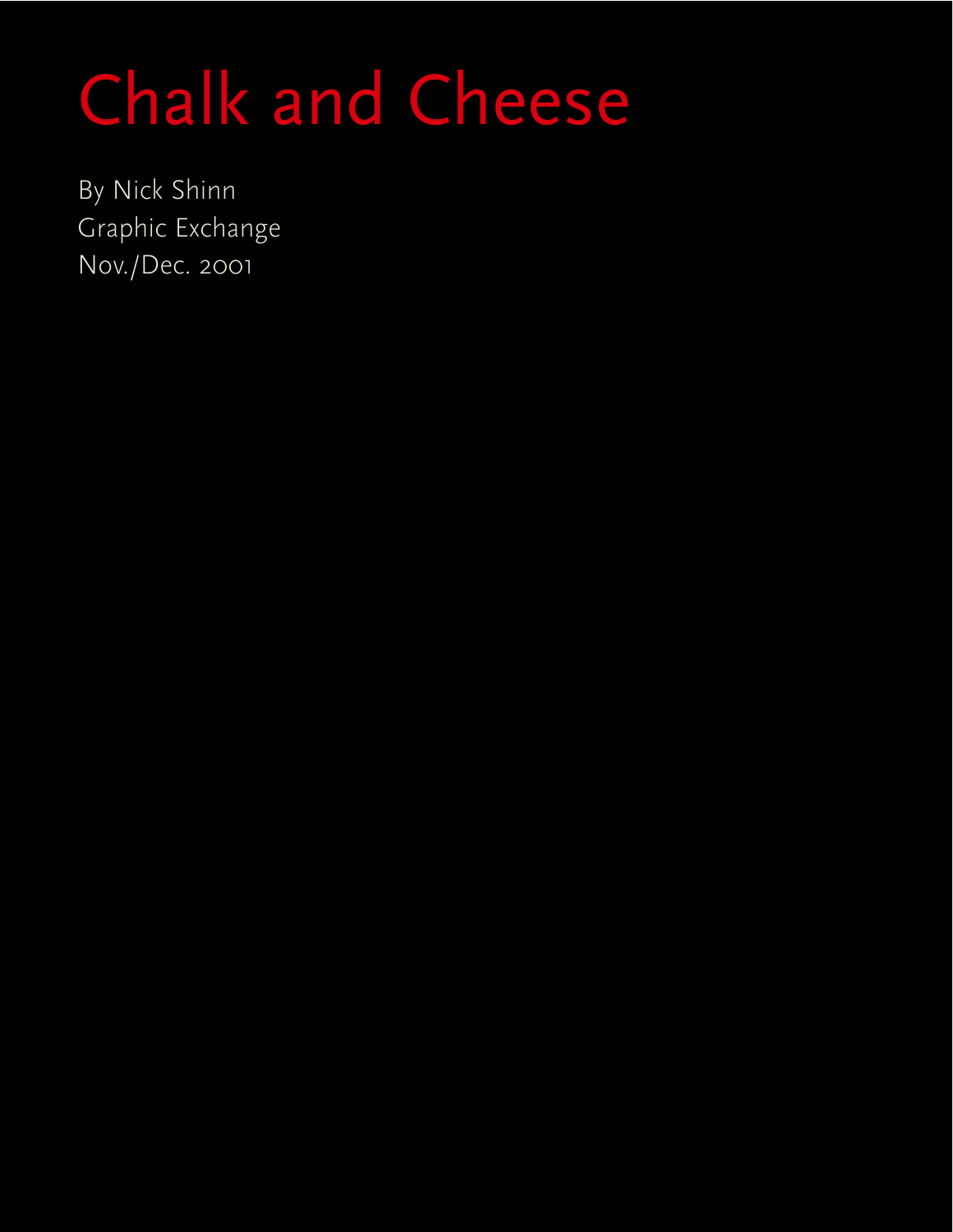Two new typefaces came into being for very different reasons, in very different ways, and with a completely different appearance. By Nick Shinn

Two months after best-selling Canadian author and media icon Mordecai Richler died, Kelly Duffin, Marketing Director at Random House Canada, his publisher, sent me an e-mail.

She had been looking for a suitable memorial for the man. The same clichés that proved so inappropriate for Pierre Trudeau had surfaced—a mountain, a street name in Montreal, a bridge in Toronto, a statue, an award—but she had a better idea.

A typeface.

His family, Random House, and good friend Jack Rabinovitch (benefactor behind the Giller Prize) agreed, and I was on the short list prepared by Random House Creative Director, Scott Richardson.

I've spent many hours trying to think up ways to promote both typography and my fonts, (such as writing for *Graphic Exchange*), but this was quite unexpected. I sent back my proposal promptly, and was fortunate enough to receive the commission.

A little research revealed that while typefaces had been named after authors before, such as *Cicero, Dante, Byron* and *Swift,* it was usually centuries after they died, and no typeface had been designed to commemorate a contemporary author. A typeface in honour of a man of letters: like all great ideas it seems so obvious you wonder why no one has thought of it before.

## SHADES OF MORDECAI

The obvious question was, how could a typeface represent a person? It's not a question that would be asked of the street or the mountain that might bear a famous name, but as a plastic art form, there was some expectation that the typeface would evoke Mordecai Richler.

My clients were a group of people who had all known him closely, and I had never met him. I could not presume to match their knowledge of him, or fathom their grief. I did, somewhat tritely, suggest that a cigar and glass of scotch would be a couple of good dingbats to include with the typeface, and my punishment for this was the chore of producing ten mini-illustrations of objects associated with him, as dingbats (not shown).

Fortunately, he was a creative artist, and I was convinced from the start that *his* work would be the key to the design of *my* work.

It would be a book typeface (to be used by Random House for setting future editions of his novels and other writing), suitable for sustained reading over many hours. After all, as Richler had put it, "What I have to say is in my novels. The rest is gossip." So it would be a classic, serifed face, with a good contrast between thick and thin strokes. Conservative, for a genre of page layout the novel—that has hardly changed in centuries.

As I said, I never met Mordecai Richler. And when I started the commission, I hadn't read any of his novels. Nonetheless, I was familiar with his journalism in the *National Post* and other periodicals over the years, and of course, he was a celebrity, so he was an old acquaintance. He was well known as a man who enjoyed a drink and a smoke—the finer things in life—so I set out to lovingly craft a classic typeface in the time-honoured manner, like the aged scotch he was so fond of. And this prototype is shown (right).

I removed as much idiosyncracy as possible, striving for pure archetypal form along the lines of *Bembo* or *Garamond.* This would not be bland, I reasoned, because it would still exhibit the character of its designer's sense of the archetype. Still, I sought to put a unique quality into each letter, in the manner of Herman Zapf's *Palatino,* where a stylized pen stroke informs the shape of the serifs, curves, and joints.

For contextual research, I began *The Apprenticeship of Duddy Kravitz,* an early novel. It was a good read, and pretty much what I'd expected, with a minority background, linear narrative and smart dialogue.

But *Barney's Version* (1996), arguably his masterpiece, upset my preconceptions. Sure, the broad jokes were still there, with the milieu of Jewish culture, the larger than life characters, and the outrageous story lines. But there was something else.

This novel had a thoroughly Post-modern structure.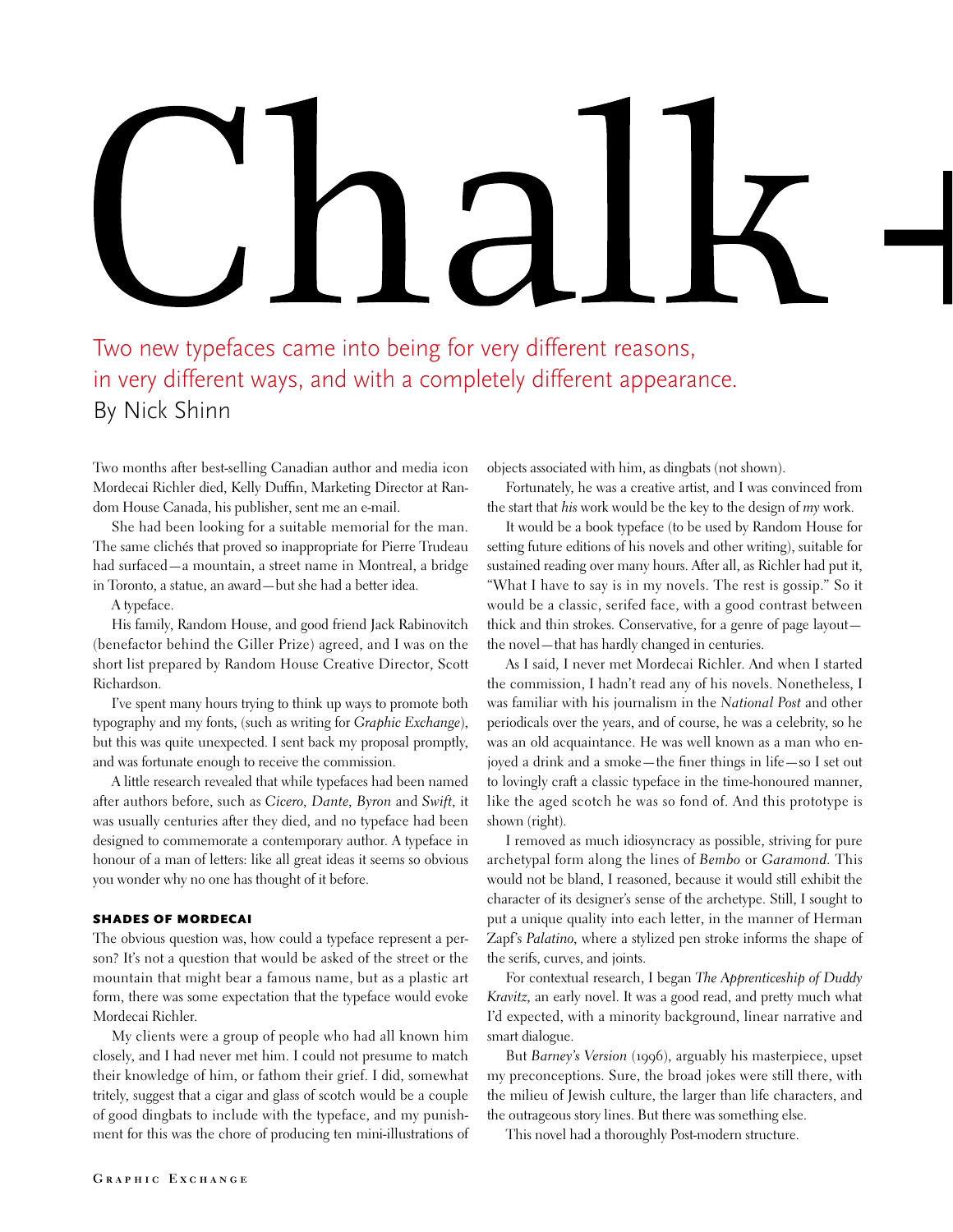# cneese

ABCDEFGHIJKLMNOPQRSTUVWXYZ abcdefghijklmnopqrstuvwxyz abcdefghijklmnopqrstuvwxyzÆŒ 0123456789(""\$£€-?!.,:;\*)[@æœ&fiflß]

*ABCDEFGHIJKLMNOPQRSTUVWXYZ abcdefghijklmnopqrstuvwxyzÆŒ 0123456789(""\$£€-?!.,:;\*)[@æœ&fiflß]*

**ABCDEFGHIJKLMNOPQRSTUVWXYZ abcdefghijklmnopqrstuvwxyzÆŒ 0123456789(""\$£€-?!.,:;\*)[@æœ&fiflß]**

**Spooling** Spooling **Spooling Spooling** 

In classic book faces such as *Minion*, the sidebearings of the round letters are narrower than those of the straight, producing a modulated rhythm. The *Richler Prototype* followed this model. The final *Richler*, however, with its squarish curved characters and their wide sidebearings — adopted from the contemporary sans genre (e.g. *DIN*) — has the repetitive beat of today. paragraph set in richler to same specs as main text

The Richler Typeface What a surprise, given Richler's reputation as a satirist and mocker of intellectual pretension. Yet here it was: the layering of authors, moving from Richler to Barney's son, who provided the footnotes and summary, to Barney's autobiography, written in varying degrees of dementia, with letters penned by Barney under his own and assumed names. And the cinematic timeflow, all flashbacks and flashforwards, deconstructing the storyline. And Richler toying with the reader's awareness of the author's celebrity, as you wonder, yes, Barney is Mordecai and also a fiction, but where does one end and the other begin? I was reminded of another great satirist, Norman Rockwell, and his multiple self portrait for the cover of *Saturday Evening Post,* where he pictured himself painting himself, his reference material a photograph, a mirror, and a previous cover of the *Post.*

> The fine old scotch of a typeface now looked decidedly out of date and inadequate.

> But that was OK. I always present clients with at least two options. It involves them, helps daylight their preferences, and keeps me out of the rut of self expression which the single-solution *fait accompli* can lead to.

But what would option B be?

How could I inject a contemporary sensibility into the classic genre? (For a development it must be, like *Barney's Version,* not an outright assault on convention from scratch.)

# **SYNCHRONICITY**

As it was the overall shape of the novel that was contemporary, it stuck me that the answer may lie in the general metrics, or spacing, of today's typography. And that meant the anti-humanist, mechanical rhythm of sans serif faces like *DIN,* with the vertical strokes in the lower case playing a steady, repetitive beat (à la Kraftwerk), and the capitals tending to a common width.

Whereas the traditional, humanist faces like *Minion* and *Bembo* have curved lower case letters with narrow sidebearings, to even out the hourglass space between round letters to match the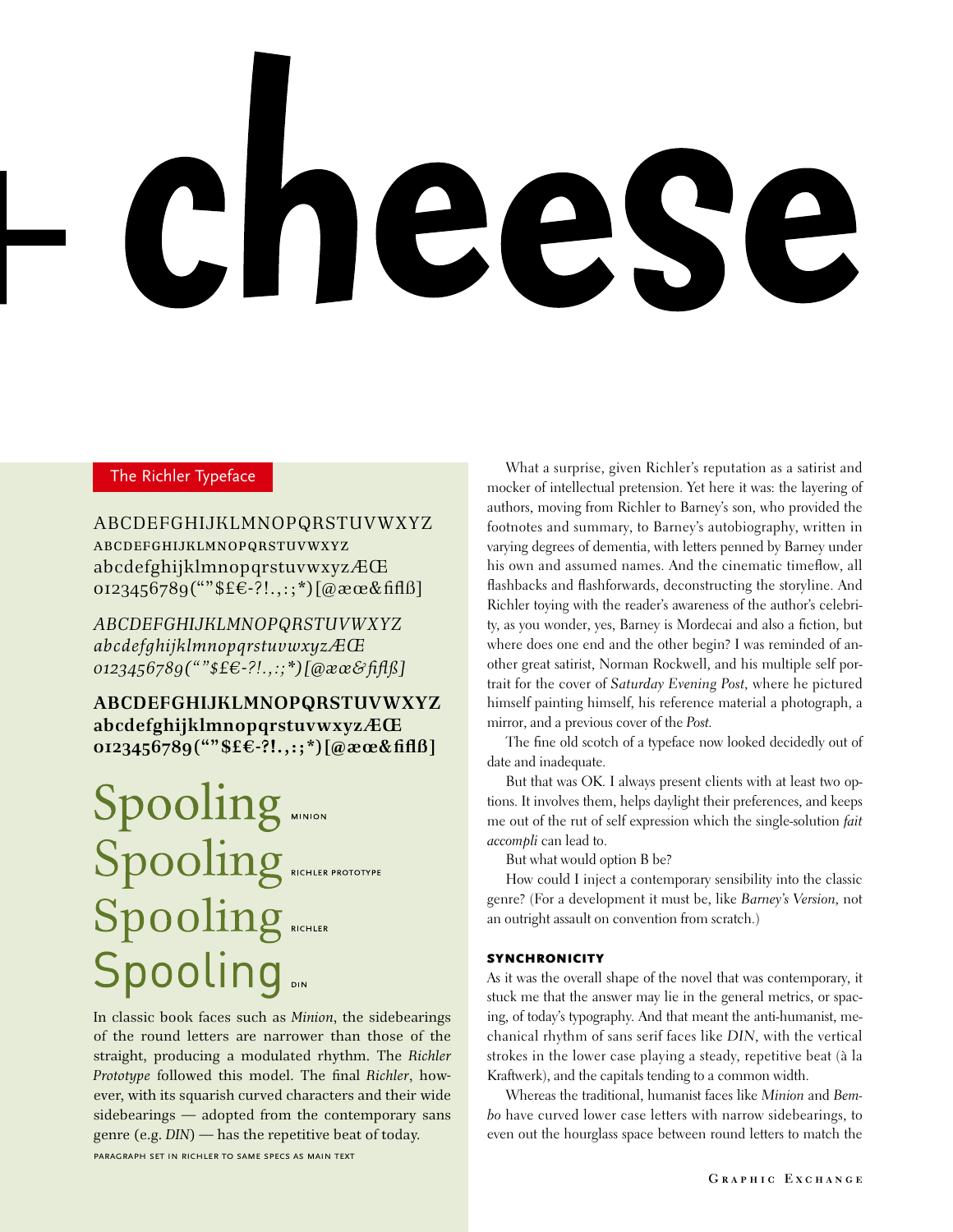area of the rectangular space between vertically stroked letters thereby emphasizing the contrast between the counters (the internal white space) of different letterforms—the industrial sans face has curved letters with straightened out sides and wider sidebearings, putting the emphasis on the strokes of the letterforms, not their negative enclosed space.

So I squared up the curves of the round letters in Richler, and gave them ample sidebearings. It didn't look right at display size—in fact, to the trained eye it was nothing short of a travesty but I stuck with the theory. That's the thing about design, you have to stick with the concept and play it out. The new aesthetics will look wack at first, hence the frisson, and you get used to it. In fact, at text size the new Richler was quite acceptable—a very open setting, a look that's popular with many art directors and designers who like to track out lower case print settings. The faces designed by Matthew Carter for monitor display, *Verdana* and *Georgia,* also exhibit a measured openness, to avoid the "accidental" ligatures that coarse resolution causes in print-originated faces like *Times* and *Helvetica.*

Following through with the *DIN*-ization of my old scotch of a typeface, I condensed both the round and the wide capitals, giving them the same squarishness as the lower case. This worked particularly well on the two letters earmarked as "signature" char-



acters, the M and R.

Squeezing the M without condensing it, I brought the "V" joint in the middle upwards, so the form resembled that of *Gill Sans.* Bingo!—a

most unusual kind of an M to find in a traditional book face, but quite in keeping with the rest of the caps. Same thing with the R: I squared up the curve, and bent the leg—again, an unusual form for the genre, but on strategy.

When I had finished this process, and worked it in throughout the typeface, I presented it to my clients both in text, with a mockup of pages from *Barney's Version*—and in display, with a mockup of the cover. They chose it over the more conservative option.

Now here's the strange part: They said it reminded them of Mordecai Richler, that it even looked like him. Florence, his widow, described the k as looking like him sitting with a crossed leg holding a cigar. And after the face was launched in a press conference at Massey College, *The Globe and Mail* headline read, "Richler typeface fits the author" and the deck, "Robust, with attitude".

So that's how Mordecai Richler came to influence the appearance of the typeface that bears his name, and that's the way design works. It's not about appearance, it's about function; but if the function is taken care of, the design will look exactly as it's supposed to.

At least, that's Nick's version.

It's funny how once you design something, it can take on a life of its own. For instance, one designer can create a brand identity, and others who work with (and against!) the parameters will contribute to the image. The same is true for magazines, newspapers, and web sites—they are ongoing projects. And of course, logos are often revamped during a company's lifespan.

When a typeface is first introduced, it usually has a small family. After all, fonts are a speculative business, and it's better to market a few styles and see if the face catches on, rather than invest gobs of time in launching a large family that no one takes to. (Of course, this didn't stop Luc de Groot from bombarding the world with *Thesis,* "The largest type family ever".)

I designed *Fontesque* as a 3-style family, *Regular, Italic* and *Bold,* in 1994 for the FontFont brand, and it quickly became popular, especially in the food packaging and restaurant business. My first extension of the family in 1998 added *Bold Italic* and *Extra Bold,* along with 4 text-weight fonts. Then last year it dawned on me that a number of FontFonts (*Scala, Quadraat, Eureka*) that had started life as serifed faces also sported sans versions, and that *Fontesque Sans* was a distinct possibility.

The technical challenge—creating a large family from a few extreme instances—intrigued me. At one end of the spectrum, there had to be *Extra Bold,* and at the other, *Ultra Light.* I started by trying to adapt the outline paths of the original *Fontesque Extra Bold,* working in Fontographer, removing the serif BCPs, but it was too much work; I had to thicken the hairline strokes as well, and the end result was stiff and awkward. So I drew the characters on paper, scanned them, added fill in Photoshop, and traced in Fontographer to create the new outline paths.

At the other end of the spectrum, things were easier. I had been impressed with Tobias Frere-Jones' absurdly thin *Interstate Hairline*, and knew that it was easy to create an *Ultra Light* sans by simply drawing a path in Fontographer and applying a stroke value. But what would happen when I merged this with the *Extra Bold* (with varying percentages of each) to create the in-between weights? Would they look OK? The set up was a bit of a slog—I had to go through each of the characters (257) in the *Extra Bold* and make sure it had the same number, and sequence, of BCPs as its counterpart in the *Ultra Light.* But once that was done, the technique worked almost perfectly. There was very little adjustment to be made of the in-between weights.

However, it was interesting to discover that the selection of the exact points on the spectrum that would constitute the *Light, Regular,* and *Bold* weights was a discriminating task. At one time, instead of five weights in the range, I had six, including *Medium.* But that moved the position of all the interpolated weights, and somehow the *Regular* didn't look like a regular (too light) and the *Bold* was too bold. And the *Medium* was just nasty. It's a problem I always had with the concept of Multiple Master fonts—it's like trying to compose a melody using an infinite number of pitches;